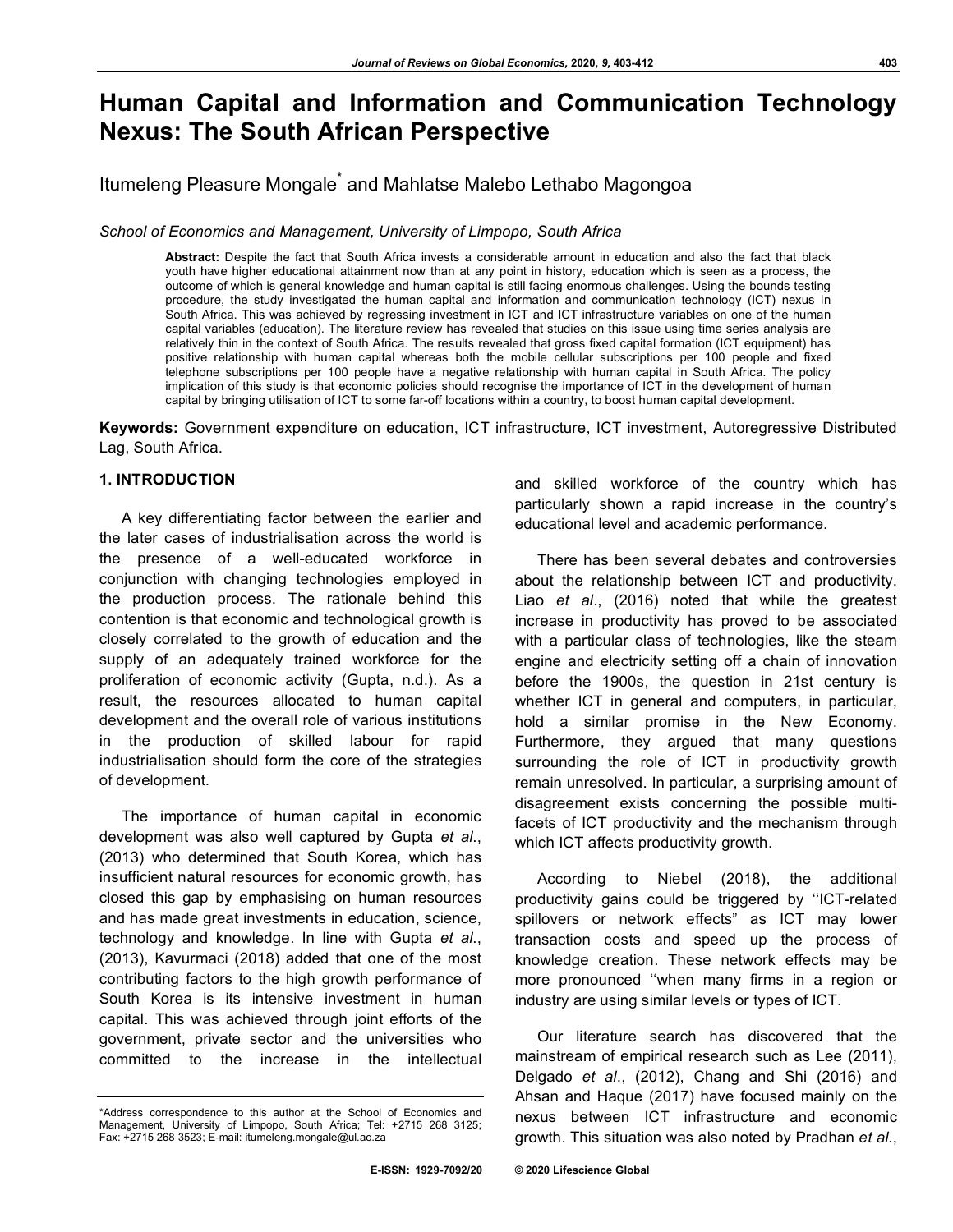(2015) who lamented that the majority of the empirical literature provides significant support for a positive relationship between ICT infrastructure and economic growth. Therefore, the novelty of the present study is to contribute to such a research gap by providing an empirical analysis on the relationship between human capital and ICT in South Africa. The study is largely contributing from the channels through which ICT investment and infrastructure affect education. Another significance of this type of study is decreed by Nadiri *et al*., (2018) who posited that the role of modern communication infrastructure in achieving higher rates of economic growth and development is expanding. However, building such infrastructure requires a substantial amount of investment and, therefore, a proper evaluation of their contribution to human capital is crucial for national strategic policy decisions.

Despite the fact that South Africa invests a considerable amount in education and also the fact that black youth have higher educational attainment now than at any point in history, education which according to Figueroa (2015), is seen as a process, the outcome of which is general knowledge and human capital is still facing enormous challenges in this country.

Mlachila and Moeletsi (2019) revealed that South Africa still suffers from significant challenges in the quality of educational achievement by almost any international metric. They argued that the main explanatory factors are complex and multifaceted, and are associated with insufficient subject knowledge of some teachers, history, race, language, geographic location, and socioeconomic status. In a league table of education systems drawn up in 2015 by the Organisation for Economic Cooperation and Development (OECD) club of mainly rich countries, South Africa ranks 75th out of 76. Another poor performance was demonstrated by low scores in a quadrennial test of Trends in International Mathematics and Science Study sat by 580,000 pupils in 57 countries. Even though there was an improvement since 2011, South Africa was still at or near the bottom of its various rankings (The Ecomomist, 2017).

The major concern with this situation is that educational attainment level is a key factor affecting earning potential and the country's ability to attract industries with high-wage and high-skill jobs. Education is also a key indicator of a world-class workforce that is ready to meet the challenges of the 21st century. Another concern as noted by Mlachila and Moeletsi (2019) is that low educational achievement contributes

to low productivity growth, and high levels of poverty, unemployment, and inequality. Psacharopoulos and Arriagada (1989) also maintained that the low human capital base is the most serious developmental constraint in developing countries. Governments also invest in education in order to raise the skill level of the labour force and, hence, to increase worker productivity and income in society at large.

Therefore, based on the above-mentioned apprehensions by different authors and the situation outlined by the Ecomomist (2017), the analysis of ICT as one of the channels through which education can be affected seems to be crucial. Thus, the purpose of this study was to determine the human capital and ICT nexus in South Africa.

The article is organised as follows. Section 2 presents the theoretical background and findings from earlier research and positions our study in the literature. Section 3 presents the methodological framework, specify the model and data description. Section 4 presents the results and Section 5 concludes.

# **2. LITERATURE REVIEW**

The theoretical framework of this study is rooted both on the contemporary theory of the neo-Schumpeterian (Schumpeter, 1934 and Pyka and Andersen, 2012) and neoclassical growth theory (Solow, 1956). According to Bahrini and Qaffas (2019), these theories have highlighted the existence of a significant positive relationship between ICT and economic growth. What is important for this study is the fact the theories highlight an important relationship between ICT and the labour force quality. This is based on both Aghaei and Rezagholizadeh (2017) and Bahrini and Qaffas (2019)'s notion that ICT enters as an input into the economic supply in the form of capital and causes the improvement of the production process through deepening capital and making advancements in technology and labour force quality. As a result, ICT creates added value at both the firm and sectoral levels and therefore leads to the improvement of productivity and economic growth at the country level. Furthermore, Aghaei and Rezagholizadeh (2017) added that its output is value added at the three levels, that is, firm, sectoral and the national, and finally, growth in labour force productivity, profit-making and consumer welfare will follow.

Even though the empirical literature showed different results which remain debatable regarding the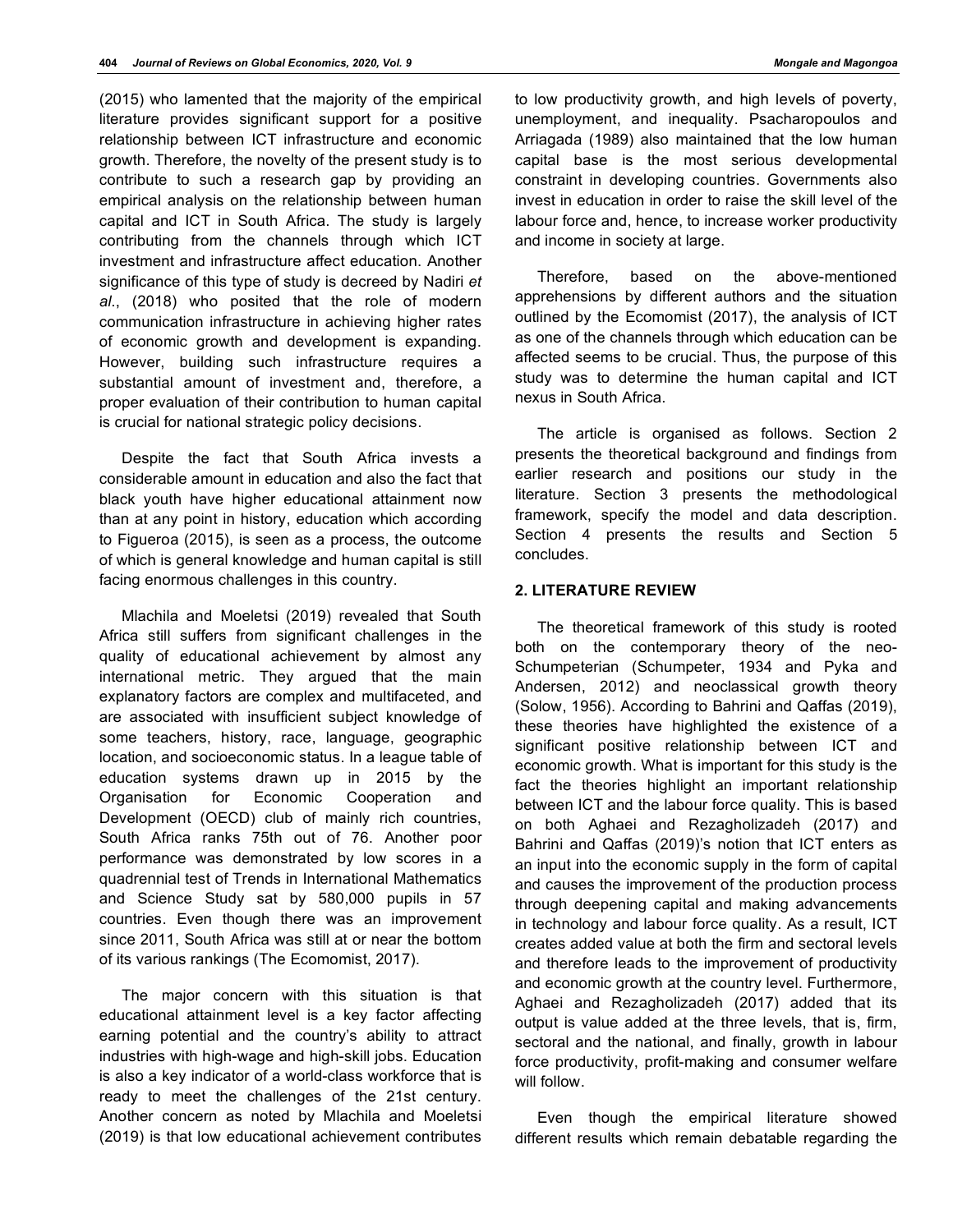use of ICT and the role of ICT infrastructure; it was well captured by Pradhan *et al*., (2015) who indicated that it allows closer links between firms, their customers, suppliers, and collaborative partners and also lower geographical barriers. In addition, it helps with the creation of new knowledge and its faster diffusion through a more efficient process of information transformation, both within and between firms and sectors. That being the case, there is a school of thought which argued that the use and investment of ICT especially in developing countries, would not guarantee economic development unless there are complementary factors such as infrastructure, enabling policies, financial development, human capital and product innovation in play (Sassi and Goaied, 2013; Jin and Cho, 2015).

Ramlan and Ahmed (2009) who used total employment to represent human capital contended that it is synonymous to knowledge accumulation, thus significant in the development of the ICT and long-run economic growth in Malaysia. A similar study by Duasa and Jais (2018) adopted the Autoregressive Distributed Lag (ARDL) cointegration technique to investigate the relationship between economic growth and human capital in Malaysia. In this case, human capital was proxied by education expenditure whereas ICT was denoted by numbers of fixed-line subscribers. They discovered that in the long run, economic growth was positively determined by capital, labour, ICT and human capital however in the short run, only labour, capital and ICT contributed positively and significantly to economic growth but human capital negatively affected growth.

Hofman *et al*., (2016) are of the opinion that the main cause that the labour productivity gap remains is the widening gap in ICT capital that counteracts improvements in human capital in Latin America. They argued that the role of ICT has been very low, representing less than one-sixth of the total capital contribution. Their analysis by economic activity, using the LA-KLEMS database for Argentina, Brazil, Chile, Colombia, and Mexico, showed that the contribution of capital was the main source of growth in the fastest growing industry, the transportation industry, and communications, and went hand in hand with high investment, especially in ICT.

A study by Niebel (2018) comparing developing, emerging and developed countries ICT and economic growth found that for the combined sample of all 59 countries, the estimated output elasticity of ICT is

larger than the ICT factor compensation share suggesting excess returns to ICT capital. The regressions for the subsamples of developing, emerging and developed countries do not reveal statistically significant differences in the output elasticity of ICT between these three groups of countries. Thus, the results indicated that developing and emerging countries are not gaining more from investments in ICT than developed economies, calling

into question the argument that these countries are

'leapfrogging' through ICT.

In a similar study done earlier, Dewan and Kraemer (2000) found a positive effect of the ICT capital stock on GDP growth in developed countries, whereas the ICT coefficient for developing countries is insignificant. The authors explain this finding through potentially missing 'IT-enhancing complementarity factors' like human capital. The estimation was accomplished with a panel of 36 countries (14 developing and 22 developed countries) for the years 1985–1993. They noted that, as this period represented the beginning of the rapid diffusion of ICT in developed countries, it was probably too early to see any economically significant effects in developing countries.

Another study which involved ICT infrastructure was conducted by Let *et al*., (2018) in Malaysia. They examined the impact of ICT adoption on productivity in developed and developing countries. Their findings revealed that ICT adoption drives labour productivity in developed countries, despite the high mobile broadband prices. There is also an indication that people enjoy being connected regardless of the increase in the price of broadband, in order to enhance their productivity. However, it was observed that ICT adoption has an insignificant impact on productivity in the developing countries which were also found to have larger inputs of labour and capital which increased their productivity. This suggests that the impact of ICT might be influenced by a level of economic development in different regions.

Čadil *et al*., (2014) used endowment in the base year, a ratio of employees with tertiary education on the total number of employees in the region as a proxy of human capital but they could not claim human capital being a positive factor of growth in the European Union regions during the selected period. On the contrary, especially in agricultural regions, they saw a negative effect of human capital endowment on growth but also on unemployment. One of the reasons for such results was attributed to several factors such as highly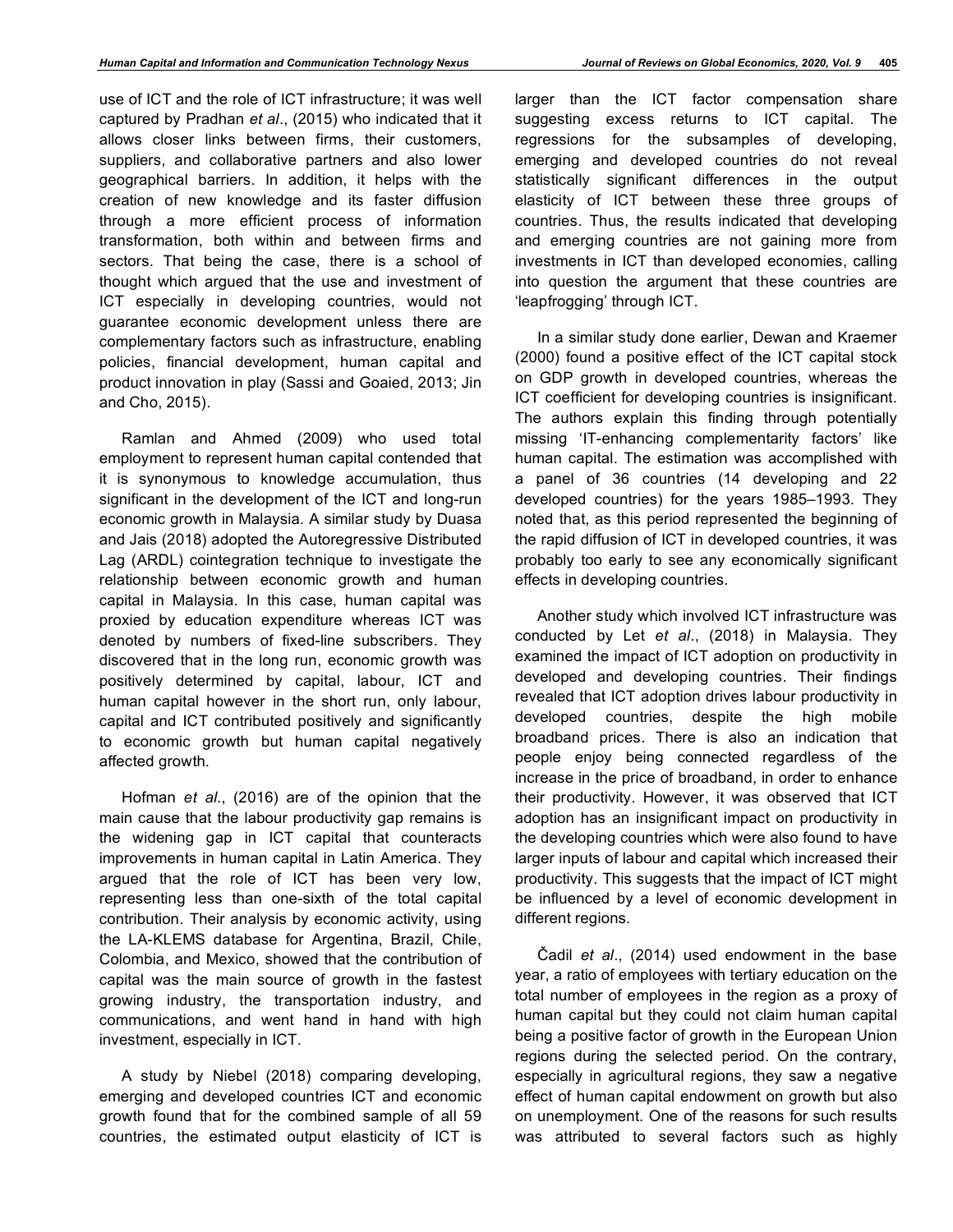| <b>Variables</b>                                                                         | Acronym                     | Unit       | Sources of data                   |
|------------------------------------------------------------------------------------------|-----------------------------|------------|-----------------------------------|
| Total government expenditure: Education                                                  | $\mathsf{TGE}_\mathsf{Fdm}$ | R millions | South African Reserve Bank        |
| Gross fixed capital formation: Information, computer and<br>telecommunications equipment | <b>GFCF</b> <sub>ICT</sub>  | R millions | South African Reserve Bank        |
| Mobile cellular subscriptions per 100 people                                             | <b>MCS100</b>               |            | Federal Reserve Bank of St. Louis |
| Fixed telephone subscriptions per 100 people                                             | FTS100                      |            | Federal Reserve Bank of St. Louis |

## **Table 1: Variables and Sources Data**

educated population living in agricultural regions partly works elsewhere in near urbanized regions.

On the other hand, Chang and Shi (2016) argued that it cannot simply take an expansion of the introduction of technology as well as digestion and absorption of expenditure to solve the problem in the digestion and absorption capacity of the high-tech industry but should increase investment in education to enhance human capital in technology backwardness.

# **3. RESEARCH METHOD**

We used the ARDL approach to estimate the link between human capital and ICT nexus in South Africa. The approach was found to be relevant because of its ability to generate robust and reliable results even if the sample size is small like in the case of this study (Zafeiriou and Azam, 2017). ARDL model is an ordinary least square (OLS) based model which is applicable for both non-stationary time series as well as for times series with mixed order of integration (Shrestha and Bhatta, 2018).

# **3.1. Data and Model Specification**

The study used annual times series data obtained from various sources (see Table **1**) covering the period 1989 to 2017. The choice of the variables was underpinned by three models which Lucas (1988) regards as the main features of economic development, that is; a model emphasising physical capital accumulation and technological change; a model emphasising human capital accumulation through schooling and a model emphasising specialised human capital accumulation through learning-by-doing. Finally, following Lucas's (1988) postulation that what really affects economic growth is educated and skilled labour force (knowledge-based labour force), the study hypothesised that ICT investment and ICT infrastructure are channels through which education can be affected in South Africa.

According to Pradhan *et al*., (2017), ICT infrastructure encompasses digital telephone networks, mobile phones, internet capability, internet servers and fixed broadband and other technologies. Based on the availability of data, the following variables were selected for this study; fixed telephone subscriptions per 100 people and mobile cellular subscriptions per 100 people as proxies of ICT infrastructure. In addition, Gross fixed capital formation: ICTs equipment was introduced to capture the effects of ICT investment on human capital in South Africa. A further explanation of the nature of variables and the sources of data used in this study are presented in Table **1** as follows;

In order to achieve the aim of the study, human capital as a function of ICT infrastructure was investigated by applying the following regressions:

$$
TGE_{E_{dut}} = \beta_0 + \beta_1 GFCF_{iCTt} + \beta_2 MCS100_t + \beta_3 FTS100_t + \mu_t
$$
1

Since economic time series variables tend to be nonstationary, the characteristics of the time-series data used in this study were assessed through unit root tests. This was followed by the long and the short run analyses of the model. To determine their robustness, the model was also taken through a battery of diagnostic and stability tests.

# **3.2. Empirical Analysis**

The following econometric procedures were undertaken to determine the relationship between human capital and ICT in South Africa.

# *3.2.1. Unit Root Test*

Most of economic time-series data are likely to be non-stationary. If a time series is found to be nonstationary, a filtering mechanism such as the first difference of the variable can be employed to induce stationarity for univariate model estimation (Lee, 2011). This process is deemed to be necessary because based on the unit root hypothesis some variables would not be stationary and random shocks would affect their long run position. In other words, to explain some features of a series we need to know whether or not it has a unit root (Guaita, 2016).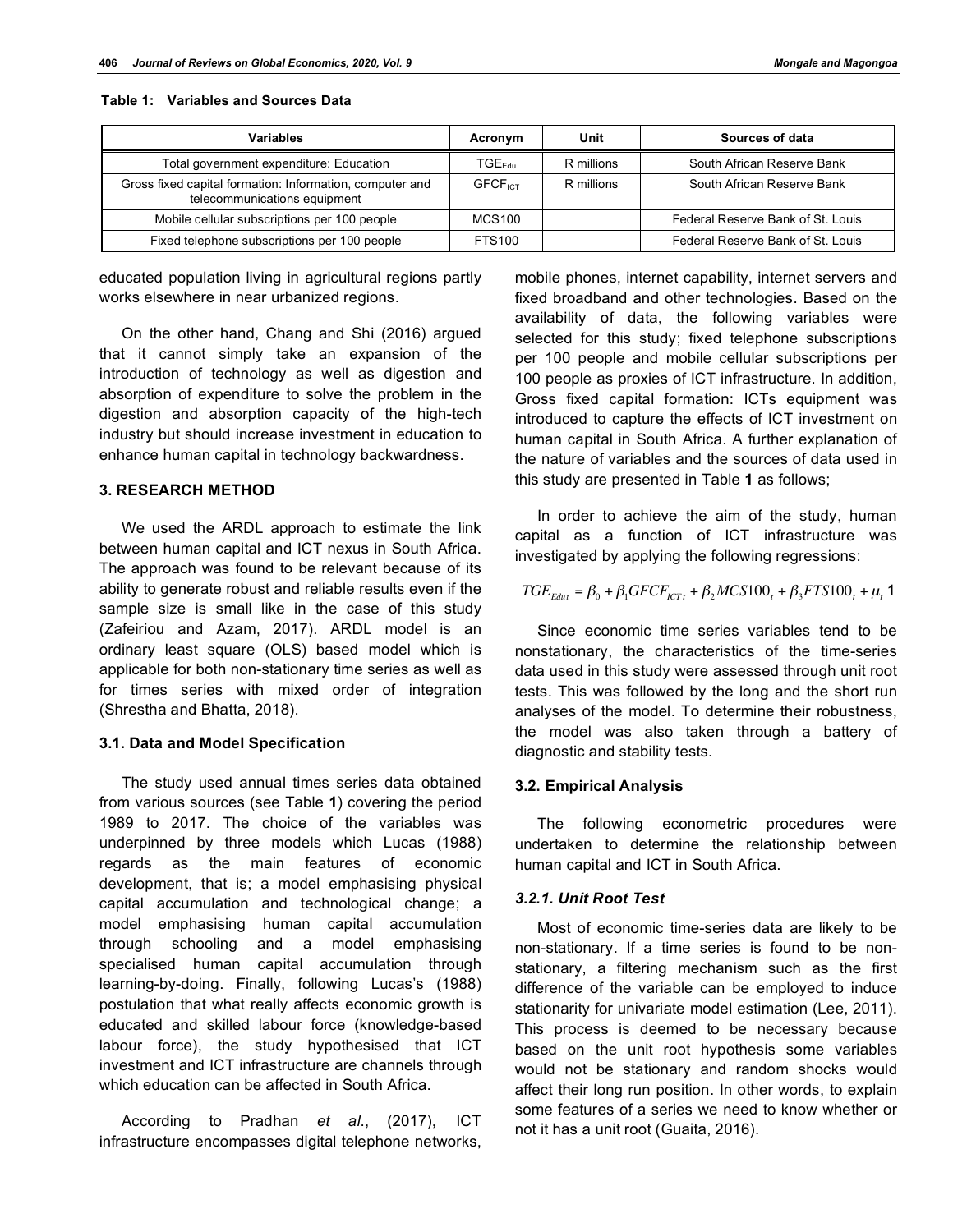The study used the Augmented Dickey-Fuller (ADF) and the Dickey-Fuller Generalized Least Squares (DFGLS) unit root tests. The ADF test is regarded as one of the best known and most widely used unit root tests (Arltova and Fedorová, 2016) and DFGLS is another one of its modifications that were used as a confirmatory test. Based on Elliott *et al*., (1996), the advantage of DFGLS test is that it has more power than a Dickey-Fuller test when an unknown trend or mean is present.

# *3.2.2. ARDL Bounds Test for Cointegration*

In order to analyse both the long run and short run dynamic interactions among the variables of interest, we employed the ARDL cointegration technique developed by Pesaran *et al*., 2001. Despite its numerous advantages, this technique was preferred mainly because according to Harris and Sollis (2003), it is relatively more efficient in the case of small and finite sample data sizes and for the fact that it obtains unbiased estimates of the long run model.

The ARDL model is specified as follows:

$$
\Delta InTGE_{E_{dut}} = \beta_0 + \sum_{i=1}^{m} \beta_i \Delta InTGE_{E_{dut-i}} + \sum_{i=1}^{m} \beta_2 \Delta InGFCF_{iCT_{i-i}} + \sum_{i=1}^{m} \beta_3 \Delta MCS100_{i-1} + \sum_{i=1}^{m} \beta_4 \Delta FTS100_{i-i} + \alpha_i InTGE_{E_{dut-1}} + \alpha_2 InGFCF_{s_{i-1}} + \alpha_3 MCS100_{i-1} + \alpha_4 FTS100_{i-1} + \mu_{i-1}
$$

where  $\Delta$  is the first difference operator, TGE is the dependent variable, GFCF**,** MCS100 and FTS100 are the regressors as indicated in Table 1. Furthermore,  $\beta_1$ to  $\beta_4$  and correspond to the long run parameters and  $\mu$  is the white noise error term.

The F-test will be conducted to investigate the existence of cointegration or long run economic relationship among the variables. The null hypothesis of having no cointegration, H<sub>0</sub>:  $\beta_1 = \beta_2 = \beta_3 = \beta_4 = 0$  is tested against the alternative hypothesis, H<sub>1</sub>:  $\beta_1 \neq \beta_2$  $\neq \beta_3 \neq \beta_4 \neq 0$ . If the null hypothesis is rejected it means, the existence of long run relationship amongst the variables in the model and an error correction model will be estimated from the following equation:

$$
\Delta InICE_{Educt} = \beta_0 + \sum_{i=1}^{m} \beta_i \Delta InICE_{Educt-i} + \sum_{i=1}^{m} \beta_2 \Delta InGFCF_{ICT \, t-i} + \sum_{i=1}^{m} \beta_3 \Delta MCS100_{t-1} + \sum_{i=1}^{m} \beta_4 \Delta FTS100_{t-i} + \beta_6 ECT_{t-i} + \mu_t
$$

where the value of the ECT will indicate the reversion and speed of adjustment to reach equilibrium. Finally,

the model will be taken through a battery of both the diagnostic and stability tests to ensure its goodness of fit.

## *3.2.3. Diagnostic and Stability Tests*

Diagnostic and stability tests are also known as misspecification testing. According to Seddighi *et al*., (2000), these tests do not involve a specific alternative form of the model. They are essentially used to detect an indicate specification. They only tell us that a particular assumption under consideration is inadequate or cannot be confirmed, but how to correct the inadequacy is left to the practitioner. Diagnostic testing is done to determine whether any of the assumptions of the classical normal linear regression model are violated; in other words, to examine the "goodness of fit" of the model, that is, how well the model actually meets the assumptions (Casson and Farmer, 2014). In the same vein, the stability test of the regression parameters is also undertaken using the Brown *et al*., (1975) stability testing technique. This is based on the conception that the regression analysis of time series data is usually based on the assumption that the regression relationship is constant over time. Therefore, the validity of this assumption is open to question in some applications particularly in a field such as economics, and it is often desirable to examined particularly if the model is to be used for forecasting (Brown *et al*., 1975).

# **4. EMPIRICAL RESULTS AND DISCUSSION**

This section presents the results and analyses of all the estimation techniques performed in this study.

## **4.1. Unit Root/Stationarity**

The unit root tests result in Tables **2** and **3** indicate that all the variables were nonstationary at levels and stationarity was found at first difference.

### **4.2. Cointegration Analysis Results**

Since there was no I(2) variable in the model, the bounds procedure to test whether there is a cointegration relationship between the human capital and the ICT infrastructure was employed. We found evidence of the presence of the long run relationship amongst the variables and the results are presented in Table **4**.

The results in Table **4** indicate that the estimated Fstatistics of 4.875275 is higher than both the lower and upper bounds critical values at 1,5 and 10 per cent's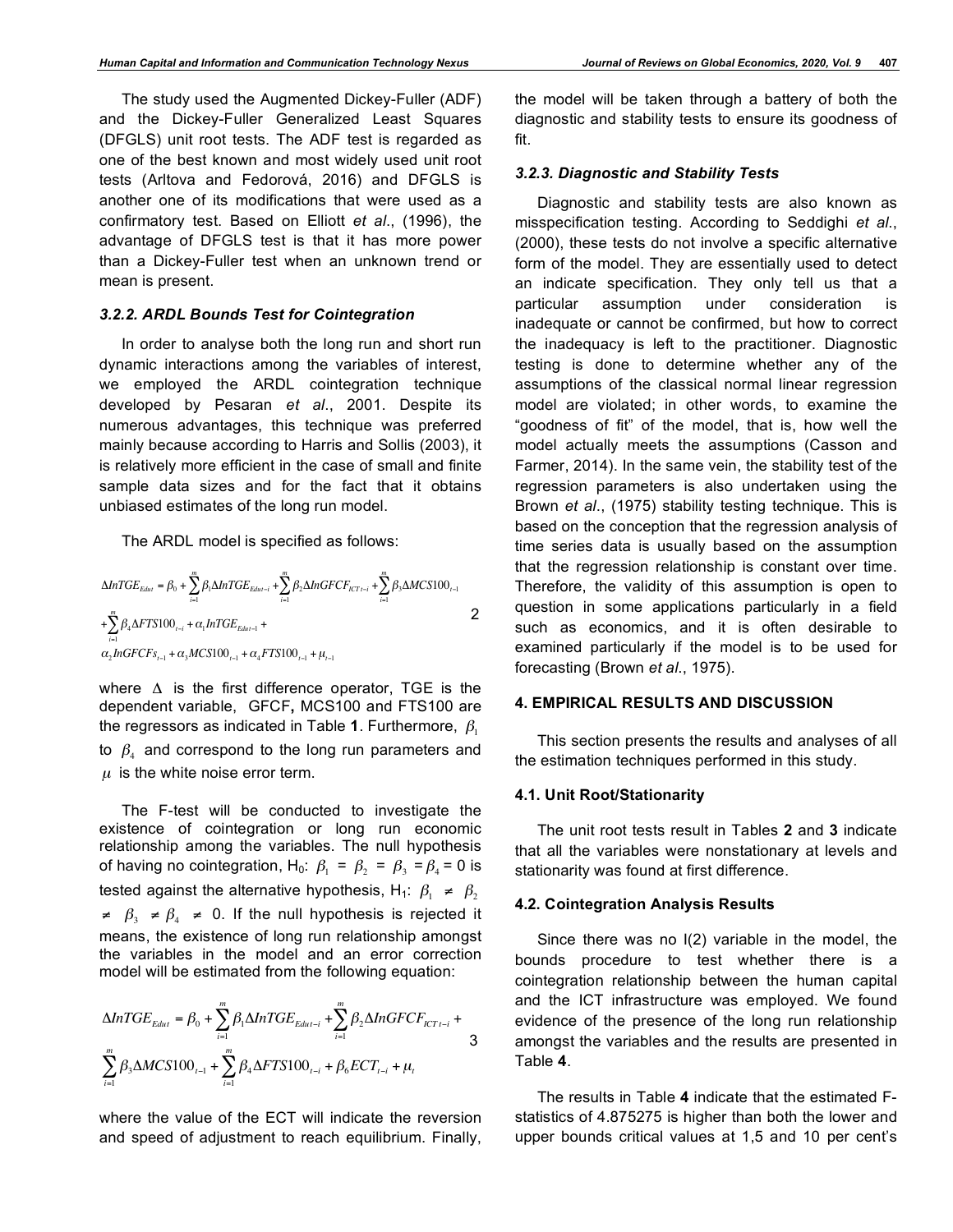# **Table 2: ADF Test Results**

| Variables at<br>level | <b>Models</b>     |                | Lag<br>length |                                | Variables at 1 <sup>st</sup> difference | Lag<br>length  | Order of<br>integration |
|-----------------------|-------------------|----------------|---------------|--------------------------------|-----------------------------------------|----------------|-------------------------|
| $InTGE_{Edu}$         | Intercept         | $(-2, 728556)$ | 2             | $\Delta ln TGE$ <sub>Edu</sub> | $(-3.611742**)$                         | 2              | I(1)                    |
|                       | Trend & Intercept | $(-2.929061)$  | 2             |                                | $(-3.860360**)$                         | 2              |                         |
|                       | None              | (10.02345)     | 2             |                                | $(-1.706199*)$                          | 2              |                         |
| $InGFCF_{ICT}$        | Intercept         | (1.657068)     | 2             | $\Delta InGFCF_{\text{rcr}}$   | $(-3.697017***)$                        | $\overline{2}$ | I(1)                    |
|                       | Trend & Intercept | (0.893253)     | 2             |                                | $(-4.221512**)$                         | $\overline{2}$ |                         |
|                       | None              | (5.934217)     | 2             |                                | $(-1.878917^*)$                         | $\overline{2}$ |                         |
| <b>FTS100</b>         | Intercept         | (0.450998)     | 2             | <b>AFTS100</b>                 | $(-3.754907***)$                        | 2              | I(1)                    |
|                       | Trend & Intercept | (1,249003)     | 2             |                                | $(5.111499***)$                         | 2              |                         |
|                       | None              | (0.615969)     | 2             |                                | $(3,782396***)$                         | $\overline{2}$ |                         |
| <b>MCS100</b>         | Intercept         | (1.098245)     | 2             | <b>A MCS100</b>                | $(-4.599489***)$                        | $\overline{2}$ | I(1)                    |
|                       | Trend & Intercept | (-2.263282)    | 2             |                                | $(4.221512***)$                         | $\overline{2}$ |                         |
|                       | None              | (3.359654)     | 2             |                                | (1.504957)                              | $\overline{2}$ |                         |

Notes: The values in brackets are the t-statistics of corresponding estimated coefficients, and \*\*\*, \*\* and \* denote significance at 1%, 5% and 10%, respectively. I(1) Indicates unit root at first difference being stationary.

I(0) Indicates unit root in the level being stationary.

*Δ* Indicates changes at first difference.<br>
"Indicates critical value at 5% significance level.

#### **Table 3: DF-GLS Test Results**

| Variables at<br>level | <b>Models</b>     |               | Lag<br>length |                                | Variables at 1 <sup>st</sup> difference | Lag<br>length  | Order of<br>integration |
|-----------------------|-------------------|---------------|---------------|--------------------------------|-----------------------------------------|----------------|-------------------------|
| $InTGE_{Edu}$         | Intercept         | (0.308468)    | 2             | $\Delta ln TGE$ <sub>Edu</sub> | $(-3.118866***)$                        | 2              | I(1)                    |
|                       | Trend & Intercept | $(-2.033289)$ | 2             |                                | $(-3.894258***)$                        | 2              |                         |
| $InGFCF_{\text{ICT}}$ | Intercept         | $(-0.546495)$ | 2             | $\Delta InGFCF_{\text{rcr}}$   | $(-3.176971***)$                        | 2              | I(1)                    |
|                       | Trend & Intercept | $(-1.072576)$ | 2             |                                | $(-3.885090***)$                        | 2              |                         |
| <b>FTS100</b>         | Intercept         | $(-0.661413)$ | 2             | $\triangle$ FTS100             | $(-3,840739***)$                        | 2              | I(1)                    |
|                       | Trend & Intercept | $(-1.286853)$ | 2             |                                | $(-5, 248175***)$                       | 2              |                         |
| MCS100                | Intercept         | $(-0.649519)$ | 2             | ∆ MCS100                       | $(-4.517115***)$                        | $\overline{2}$ | I(1)                    |
|                       | Trend & Intercept | (1.662411)    | 2             |                                | (-5172743***)                           | 2              |                         |

Notes: The values in brackets are the t-statistics of corresponding estimated coefficients, and \*\*\*, \*\* and \* denote significance at 1%, 5% and 10%, respectively. I(1) Indicates unit root at first difference being stationary.

I(0) Indicates unit root in the level being stationary.<br> $\Delta$  Indicates changes at first difference.

**1ndicates critical value at 5% significance level.** 

# **Table 4: F-Statistics for Cointegrating Relationship**

| <b>Test statistics</b> | Value    | <b>Significance levels</b> | <b>Bounds Critical values</b> |      |
|------------------------|----------|----------------------------|-------------------------------|------|
| F-statistic            | 4.875275 | %                          | I(0)                          | I(1) |
| Κ                      | J        | $1\%$                      | 3.65                          | 4.66 |
|                        |          | 5%                         | 2.79                          | 3.67 |
|                        |          | 10%                        | 2.27                          | 4.66 |

significant levels. This indicates that the null hypothesis of no cointegration among variables is rejected at the three levels of significant, hence the cointegration among the variables was established.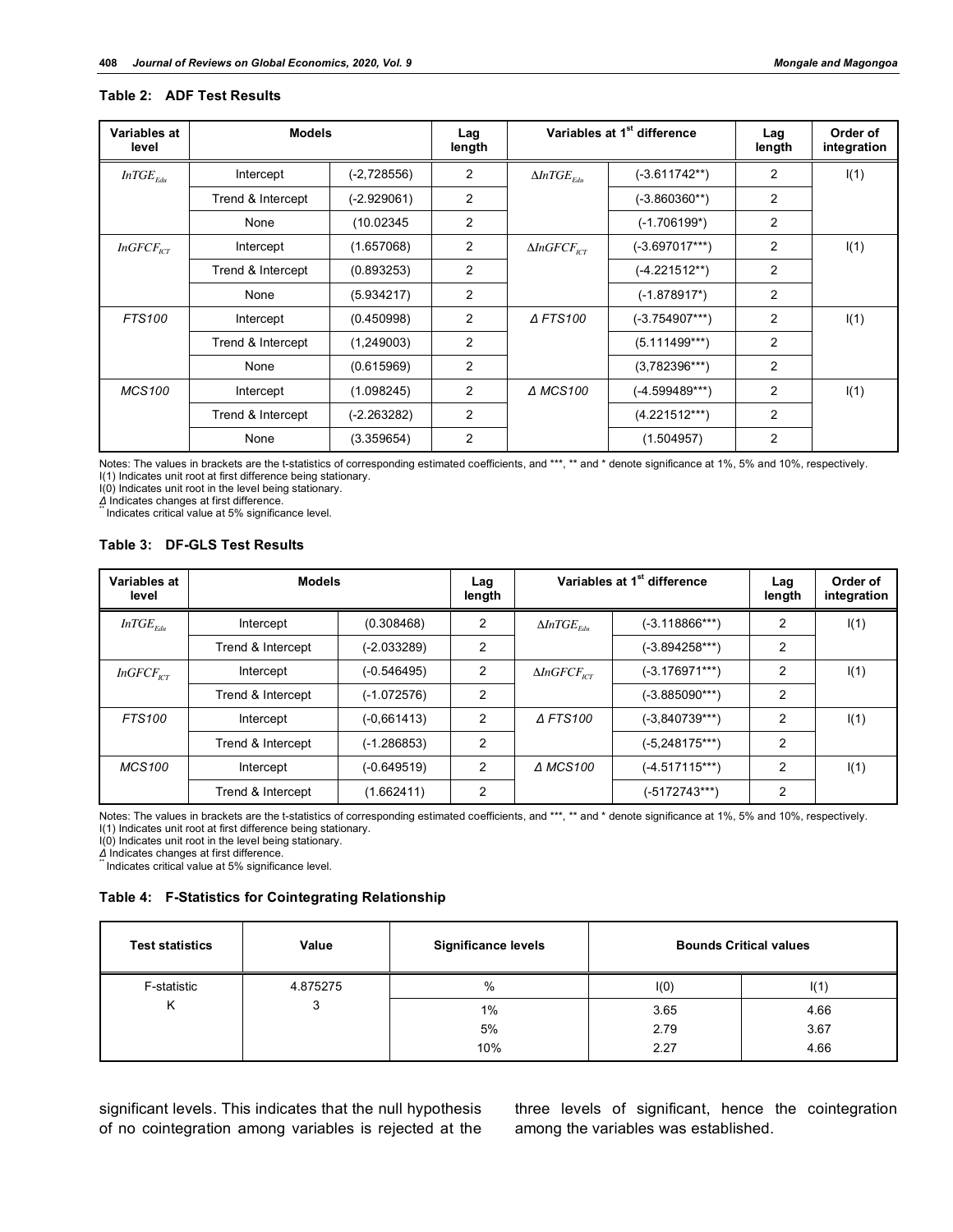#### **Table 5: Estimated Long Run Model**

| Dependent variable | <b>Regressors</b>                                                    |             |             |  |  |
|--------------------|----------------------------------------------------------------------|-------------|-------------|--|--|
| $InTGE_{Edu}$      | <b>MCS100</b><br><b>FTS100</b><br>$InGFCF_{\scriptscriptstyle{ICT}}$ |             |             |  |  |
|                    | 1.044033                                                             | $-0.004216$ | $-0.095474$ |  |  |
|                    | (0.445584)                                                           | (0.004615)  | (0.065935)  |  |  |

Note: standard error in parentheses; \*\* significant at 5%; \* significant at 10%.

# *4.2.1. Long Run Relationship Analyses*

The results of the long run model which was developed by normalizing on total government expenditure in education are presented in Table **5**. MCS100 is the only significant variable which appears to have effects on human capital in South Africa. On the other hand,  $GFCF_{\text{ICT}}$  was found to be positively related to  $TGE_{Edu}$  whereas both the MCS100 and FTS100 have a negative relationship with  $TGE_{Edu}$ . The implications are that a 1 per cent increase in gross fixed capital formation (ICT equipment) leads to a more 100 per cent increase in human capital whereas a 1 per cent growth in both mobile cellular subscriptions per 100 people and fixed telephone subscriptions per 100 people lead to a decline of about 0.4 and 10 per cent's respectively.

## *4.2.2. Short Run Relationship Analysis*

The results ECM presented in Table **6** shows that the coefficient of an error correction term ( $ECT_{t-1}$ ) is significant and negative which provides the evidence of causality in at least one direction. The coefficient of - 0.164216 indicates the rate of convergence to equilibrium. Any deviation from the long run equilibrium is corrected at about 16 per cent for each period to return to the long run equilibrium level.

## **4.3. Diagnostic and Stability Tests Results**

The diagnostic tests in the model indicate no evidence of serial correlation or heteroskedastic problems. The model also passed the Jarque-Bera normality test which indicates that the error terms are normally distributed. Likewise, the model was found to be stable throughout the period of study as indicated by the Ramsey RESET test and also by the plots of residuals of both the CUSUM and CUSUM of Squares outputs in Figure **1** which remained within the critical lines of 5 per cent through the entire period of the investigation.

# **5. CONCLUDING REMARKS**

The study examined the relationship between human capital and ICT in South Africa. Before the long and the short run analyses tests were made, the unit root tests were performed to assess the stability of the time series data. All the variables were found to be nonstationary at levels but their first differences were found to be stable. The bounds cointegration was employed to determine whether a stable linear combination exists between the variables and the cointegration relationship was established in the model.

| Dependent variable: $InICE_{Edw}$         |             |             |  |  |  |
|-------------------------------------------|-------------|-------------|--|--|--|
| <b>Regressors</b>                         | Coefficient | t-statistic |  |  |  |
| $D(\textit{InTGE}_{\textit{Fdu}}(-1))$    | 0.157665    | 1.142220    |  |  |  |
| $D(\text{InTGE}_{\text{Fdu}}(-2))$        | 0.504222    | 3.867360    |  |  |  |
| $D(InGFCF_{\scriptscriptstyle{ICT}})$     | 0.131947    | 1.896416    |  |  |  |
| $D(InGFCF_{\scriptscriptstyle{ICT}}(-1))$ | 0.157665    | $-2.899976$ |  |  |  |
| $D(InGFCF_{ICT} (-2))$                    | 0.504222    | $-2.311131$ |  |  |  |
| D(MCS100)                                 | $-0.001751$ | $-3.927174$ |  |  |  |
| <b>ECT</b>                                | $-0.164216$ | -5.556684   |  |  |  |

## **Table 6: Error Correction Model for Human Capital**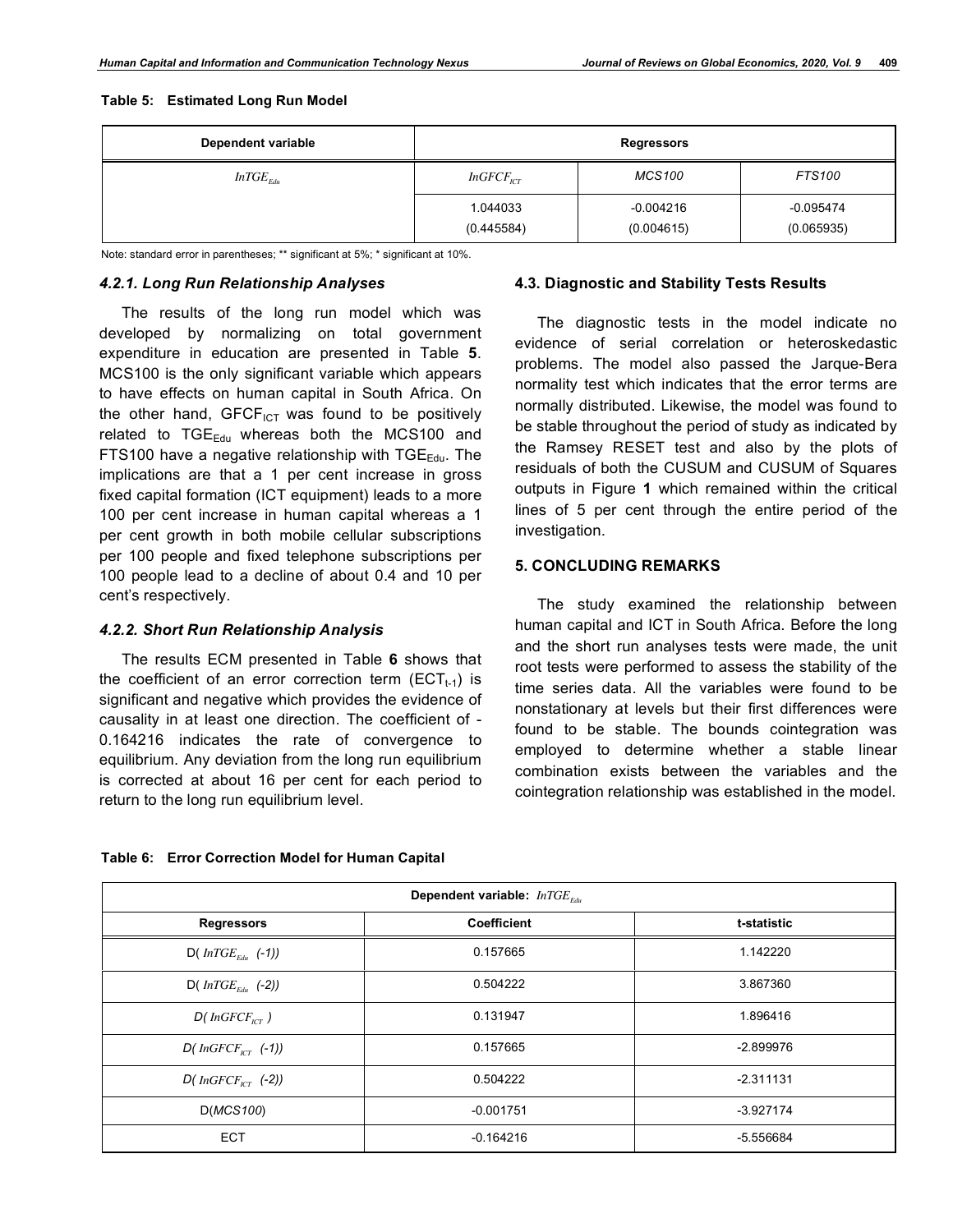|  |  | Table 7: Summary of Diagnostic and Stability Tests Results |  |  |  |
|--|--|------------------------------------------------------------|--|--|--|
|--|--|------------------------------------------------------------|--|--|--|

| <b>Diagnostic analysis</b> | Test        | P-value  | Conclusion   |  |
|----------------------------|-------------|----------|--------------|--|
| Serial correlation         | LM          | 0.6489   | Accept $H_0$ |  |
| Heteroscedasticity         | <b>ARCH</b> | 0.7442   | Accept $H_0$ |  |
| Normality                  | JB          | 0.334638 | Accept $H_0$ |  |
| Stability analysis         |             |          |              |  |
| Ramsey RESET               |             | 0.1320   | Accept $H_0$ |  |



**Figure 1:** CUSUM and CUSUM of Squares.

The present study contributed to the established research gap by providing a piece of empirical evidence on the relationship between human capital and ICT in the South African context. The results revealed that gross fixed capital formation (ICT equipment) has positive relationship human capital whereas both the mobile cellular subscriptions per 100 people and fixed telephone subscriptions per 100 people have a negative relationship with human capital in South Africa.

The outcome of a positive association between ICT equipment and human capital is in line with Pradhan *et al*., (2015) who noted that ICT helps with the creation of new knowledge and its faster diffusion through **a** more efficient process of information transformation. Borrowing from Let *et al*., (2018) the negative association between human capital and other proxies of ICT infrastructure might be a justification for South African policymakers to subsidize bringing utilisation of ICT to some far-off locations within a country, so as to boost human capital development because this might enable citizens to increase the adoption of ICT without having to worry about increasing cost.



## **REFERENCES**

- Aghaei, M. and Rezagholizadeh, M. (2017), 'The impact of information and communication technology (ICT) on economic growth in the OIC countries', *Economic and Environmental Studies*, Vol. 17 No. 2, pp. 255-276. https://doi.org/10.25167/ees.2017.42.7
- Ahsan, H. and Haque, M.E. (2017), 'Threshold effects of human capital: Schooling and economic growth', *Economics Letters*, North-Holland, Vol. 156, pp. 48–52. https://doi.org/10.1016/j.econlet.2017.04.014
- Arltova, M. and Fedorová, D. (2016), 'Selection of unit root test on the basis of length of the time series and value of ar(1) parameter', *Statistika*, Vol. 96 No. 3, pp. 47–64.
- Bahrini, R. and Qaffas, A.A. (2019), 'Impact of information and communication technology on economic growth: Evidence from developing countries', *Economies*, Vol. 7 No. 1. https://doi.org/10.3390/economies7010021
- Brown, R, Durbin, J. and Evans, J. (1975), 'Techniques for Testing the Constancy of Regression Relationships over Time', *Journal of the Royal Statistical Society*, Vol. 37 No. 2, pp. 149–192. https://doi.org/10.1111/j.2517-6161.1975.tb01532.x
- Čadil, J., Petkovová, L. and Blatná, D. (2014), 'Human Capital, Economic Structure and Growth', *Procedia Economics and Finance*, Elsevier, Vol. 12, pp. 85–92. https://doi.org/10.1016/S2212-5671(14)00323-2
- Casson, R.J. and Farmer, L.D. (2014), 'Understanding and checking the assumptions of linear regression: a primer for medical researchers', *Clinical & Experimental Ophthalmology*, Vol. 42 No. 6, pp. 590–596. https://doi.org/10.1111/ceo.12358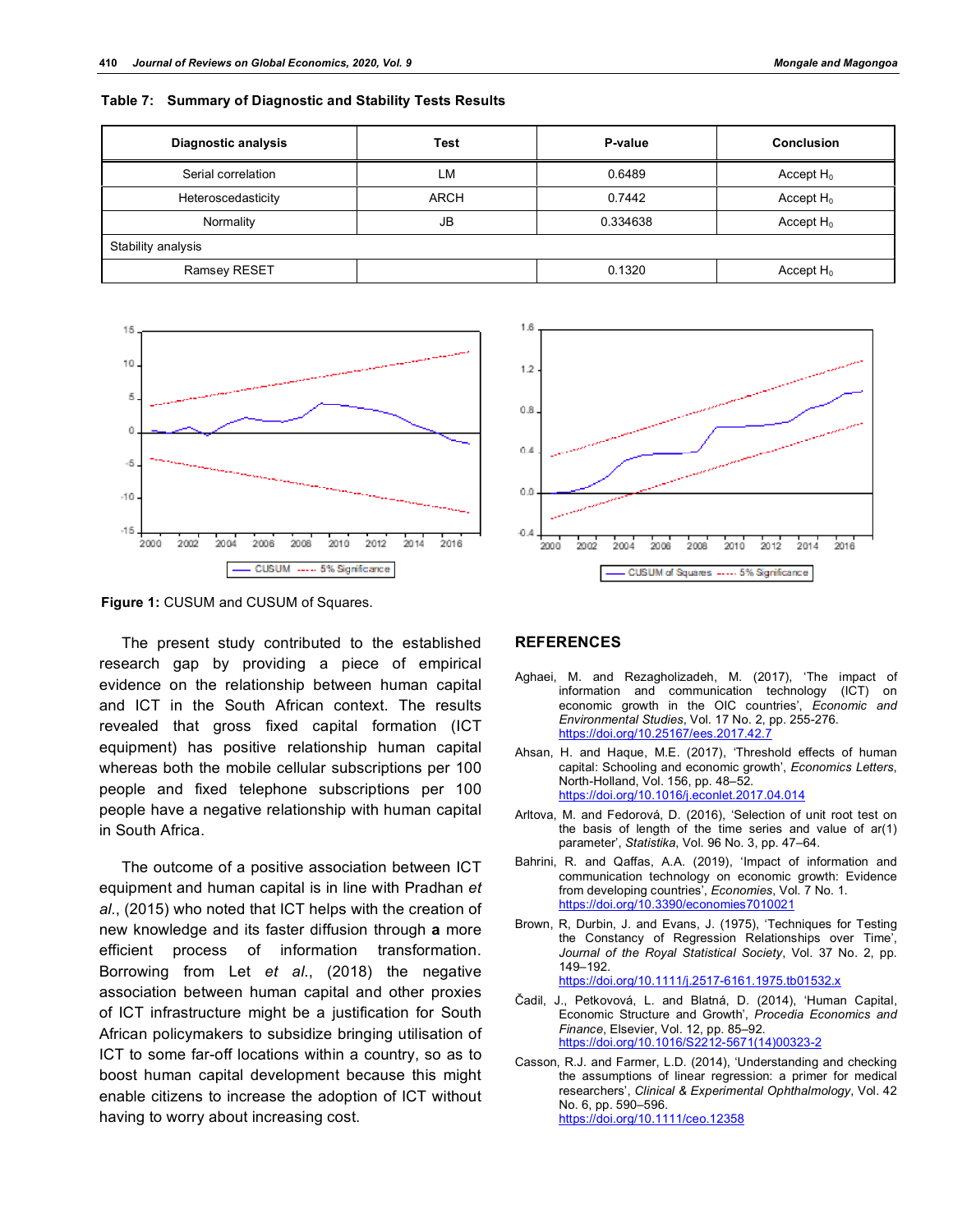Chang, X. and Shi, Y. (2016), 'The Econometric Study on Effects of Chinese Economic Growth of Human Capital', *Procedia Computer Science*, Elsevier Masson SAS, Vol. 91 pp. 1096– 1105.

https://doi.org/10.1016/j.procs.2016.07.160

- Delgado, M.S., Henderson, D.J. and Parmeter, C.F. (2012), *Does Education Matter for Economic Growth ? Does Education Matter for Economic Growth ?* Bonn.
- Duasa, J. and Jais, N.M. (2018), 'Information communication technology, human capital and economic growth in Malaysia: an empirical analysis', *The Turkish Online Journal of Design, Art and Communication-TOJDAC*, Vol. Special Ed, pp. 1415– 1419.
- Elliott, G., Rothenberg, T.J., Stock, J.H.J., Eliiot, G., Rothernberg, T.J. and Stock, J.H.J. (1996), 'Efficient Tests for an Autoregressive Unit Root', *Econometrica*, Vol. 64 No. 4, p. 813.

https://doi.org/10.2307/2171846

- Figueroa, A. (2015), 'Education and Human Capital Formation', *Growth, Employment, Inequality, and the Environment*, Palgrave Macmillan, New York, pp. 11–27. https://doi.org/10.1057/9781137506979\_2
- Guaita, S. (2016), 'Revisiting the Unit Root Hypothesis: A Historical and Empirical Study', *New School Economic Review*, Vol. 8 No. March, pp. 59–78.
- Gupta, A. (n.d.). *Technology Accumulation and Education in South Korea*, available at https://www.academia.edu/39664029.
- Gupta, N., Healey, D.W., Stein, A.M. and Shipp, S.S. (2013), *Innovation Policies of South Korea*, Virginia.
- Harris, R.I.D. and Sollis, R. (2003), *Applied Time Series Modelling and Forecasting*, J. Wiley, available at https://www.wiley.com/enus/Applied+Time+Series+Modelling+and+Forecasting-p-9780470844434 (accessed 9 July 2019).
- Hofman, A., Aravena, C. and Aliaga, V. (2016), 'Information and communication technologies and their impact in the economic growth of Latin America, 1990–2013', *Telecommunications Policy*, Vol. 40 No. 5, pp. 485–501. https://doi.org/10.1016/j.telpol.2016.02.002
- Jin, S. and Cho, C.M. (2015), 'Is ICT a new essential for national economic growth in an information society?', *Government Information Quarterly*, Vol. 32 No. 3, pp. 253–260. https://doi.org/10.1016/j.giq.2015.04.007
- Kavurmaci, A. (2018), 'The Place of R & D and Education Policies in South Korea ' s Economic Development', *Sosyal Siyaset Konferansları Dergisi*, Vol. 74, pp. 51–64.
- Lee, J.-W. (2011), 'Empirical Evidence of Causality Between Information Communications Technology and Economic Growth in China, Japan and South Korea', *The 11th International DSI and the 16th APDSI Joint Meeting,* Taipei, available at http://data.worldbank.org/ (accessed 4 July 2019).
- Let, H.S., Hamzah, H., Yusop, Z. and Mazlan, N.S. (2018), 'ICT Adoption Drives Productivity in Developed and Developing Countries', *Jurnal Ekonomi Malaysia*, Vol. 52 No. 3, pp. 217– 230.
- Liao, H., Wang, B., Li, B. and Weyman-Jones, T. (2016), 'ICT as a general-purpose technology: The productivity of ICT in the United States revisited', *Information Economics and Policy*, Vol. 36, pp. 10–25. https://doi.org/10.1016/j.infoecopol.2016.05.001
- Lucas, R.E. (1988), *On the Mechanics of Economic Development*, *Journal of Monetary Economics*, Vol. 22. https://doi.org/10.1016/0304-3932(88)90168-7
- Mlachila, M. and Moeletsi, T. (2019), 'Struggling to Make the Grade: A Review of the Causes and Consequences of the Weak Outcomes of South Africa's Education System', *IMF Working Papers*, Vol. 19 No. 47, p. 1. https://doi.org/10.5089/9781498301374.001
- Nadiri, M.I., Nandi, B. and Akoz, K.K. (2018), 'Impact of modern communication infrastructure on productivity, production structure and factor demands of US industries: Impact revisited', *Telecommunications Policy*, Vol. 42 No. 6, pp. 433–451. https://doi.org/10.1016/j.telpol.2018.03.008
- Niebel, T. (2018), 'ICT and economic growth Comparing developing, emerging and developed countries', *World Development*, Pergamon, Vol. 104, pp. 197–211. https://doi.org/10.1016/j.worlddev.2017.11.024
- Pesaran, M.H., Shin, Y. and Smith, R.J. (2001), 'Bounds testing approaches to the analysis of level relationships', *Journal of Applied Econometrics*, Vol. 16 No. 3, pp. 289–326. https://doi.org/10.1002/jae.616
- Pradhan, R.P., Arvin, M.B., Bahmani, S. and Bennett, S.E. (2017), 'The innovation- growth link in OECD countries: Could other macroeconomic variables matter?', *Technology in Society*, Vol. 51, pp. 113–123. https://doi.org/10.1016/j.techsoc.2017.08.003
- Pradhan, R.P., Arvin, M.B. and Norman, N.R. (2015), 'The dynamics of information and communications infrastructure, economic growth, and financial development: Evidence from Asian countries', *Technology in Society*, Vol. 42, pp. 135–149. https://doi.org/10.1016/j.techsoc.2015.04.002
- Psacharopoulos, G. and Arriagada, A.M. (1989), 'The determinants of early age human capital formation: evidence from Brazil', *Economic Development & Cultural Change*, Vol. 37 No. 4, pp. 683–708. https://doi.org/10.1086/451755
- Pyka, A. and Andersen, E.S. (2012), 'Introduction: long term economic development – demand, finance, organization, policy and innovation in a Schumpeterian perspective', *Journal of Evolutionary Economics*, Vol. 22 No. 4, pp. 621– 625.

https://doi.org/10.1007/s00191-012-0279-z

- Ramlan, J. and Ahmed, E.M. (2009), 'Information and Communication Technology (ICT) and human capital management trend in Malaysia's economic development', *Applied Economics Letters*, Vol. 16 No. 18, pp. 1881–1886. https://doi.org/10.1080/13504850701719637
- Sassi, S. and Goaied, M. (2013), 'Financial development, ICT diffusion and economic growth: Lessons from MENA region', *Telecommunications Policy*, Vol. 37 No. 4–5, pp. 252–261. https://doi.org/10.1016/j.telpol.2012.12.004
- Schumpeter. (1934), *The Theory of Economic Development: An Inquiry Into Profits, Capital, Credit - Joseph Alois Schumpeter*  Google Books, available at https://books.google.co.za/books? (accessed 27 November 2019).
- Seddighi, H.R., Lawler, K.A., Lawler, K. and Katos, A. V. (2000), *Econometrics: A Practical Approach*, Routledge, London (accessed 30 January 2020).
- Shrestha, M.B. and Bhatta, G.R. (2018), 'Selecting appropriate methodological framework for time series data analysis', *The Journal of Finance and Data Science*, Elsevier Ltd, Vol. 4 No. 2, pp. 71–89. https://doi.org/10.1016/j.jfds.2017.11.001
- Solow, R.M. (1956), *A Contribution to the Theory of Economic Growth*, *Source: The Quarterly Journal of Economics*, Vol. 70. https://doi.org/10.2307/1884513